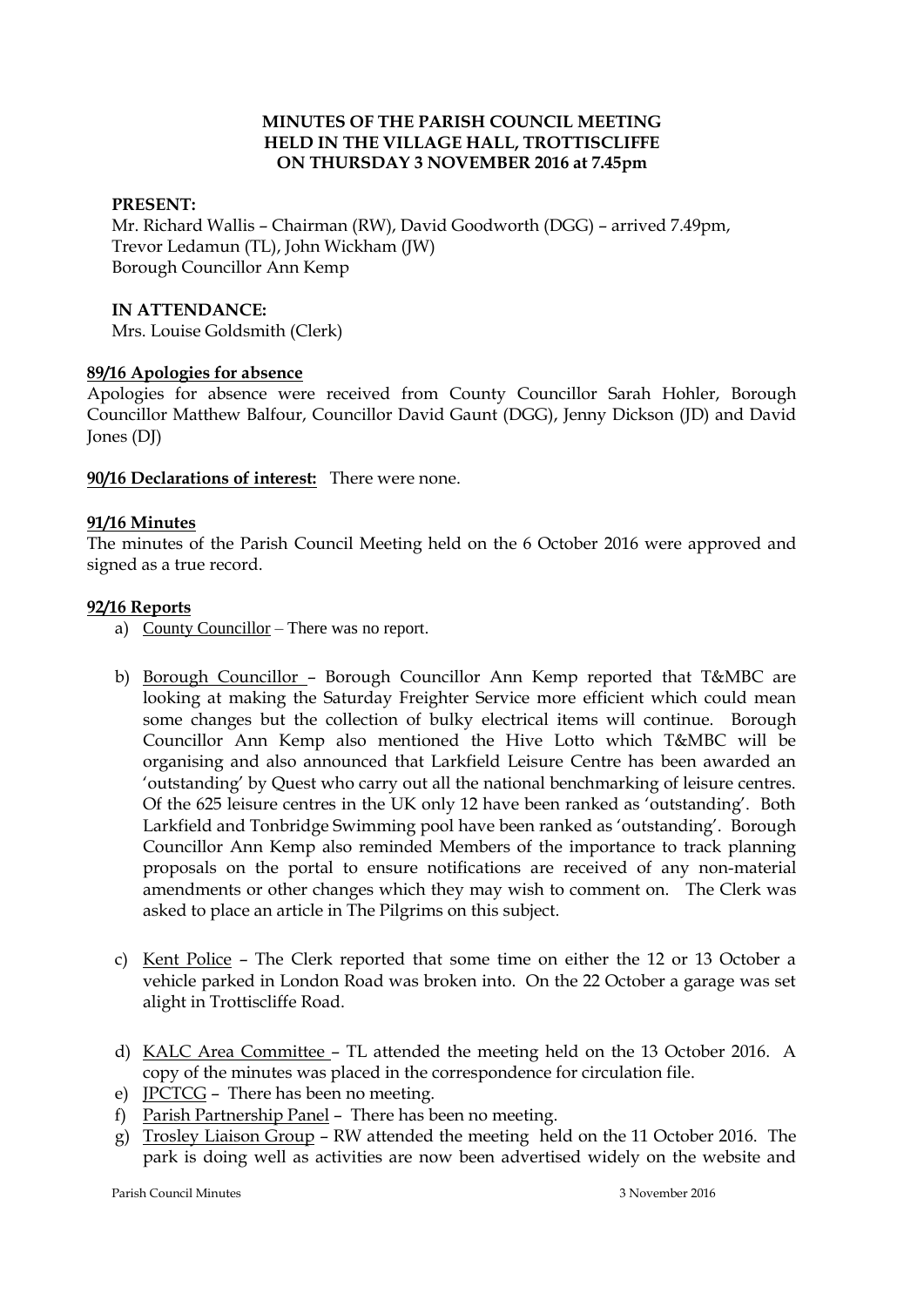social media. It is also being advertised that it is possible to buy a season car parking ticket for use across nine parks for £40. The goats are being moved from Great Pell to Little Pell. The potential for a canopy to be constructed to the outside of the Café so that visitors can sit outside under cover is being considered. The number of volunteers is declining which is a worry so adverts will be placed in local newspapers etc. asking for volunteers to come forward. Students from Hadlow are undertaking bat surveys and a reduction on dog fouling in the park has been recorded.

- h) Village Hall Committee there was no report.
- i) Old Chalks Down Project (OCDP) there has been no update.

## **93/16 Matters arising**

- a) Parish Plan/Emergency Plan deferred to the next meeting**.**
- b) Review of Funding arrangements with Parish Councils It was noted that both Financial Arrangements with Parish Councils grants (s136) and Council Tax Reduction grants will definitely be withdrawn with effect from 1 April 2017. The Clerk will prepare a draft budget to be approved at the next meeting. It was agreed in principle that the precept would probably need to be increased again this year.
- c) T&MBC Call for Sites/Development of the Local Plan The Clerk and some of the Councillors had attended the briefing sessions held for Parish Councils. Members have also studied all the briefing papers which have been circulated. Members **resolved** to respond to the consultation that their main concerns are for the proposed development around Kings Hill and the effect this will have on the current infrastructure including agricultural issues. An upgrade of the A228 will be required and Members are concerned about the effect of the extra housing on local roads, the A20 and M20 doctors and indeed secondary school places. Members would also like to see more housing provision for young people.

#### **94/16 Finance & Policies**

Statement of payments to be made and income received

| Balances as at 28 October 2016   |            |
|----------------------------------|------------|
| <b>National Savings Account:</b> | £1,674.64  |
| Nat West TPC TCC Account:        | £20,217.28 |
| Nat West TPC Reserve Account:    | £21,930.44 |
| Nat West TPC Current Account     | f. 126.48  |
| Receipts: There were none.       |            |

#### **Cheques for signature TPC Current Account:**

| Supplier                  | Description                            | <b>Cheque</b> | Amount   |
|---------------------------|----------------------------------------|---------------|----------|
|                           |                                        | Number        |          |
| Mrs L S Goldsmith         | (Expenses – September)                 | 000071        | £ 68.54  |
| Mrs L S Goldsmith         | (Salary- 4 weeks)                      |               |          |
|                           | $(06/10/16 - 03/1116)$                 | 000072        | £159.30  |
| <b>HMRC</b>               | (Clerk's Tax)                          | 000073        | £105.60  |
| T. Bhogal                 | (Noticeboard repairs)                  | 000074        | £125.00  |
| Mrs L S Goldsmith         | (Chain and padlock)                    | 000075        | £ 23.49  |
| Four Seasons Gardens Ltd. | (grass cutting - 14 <sup>th</sup> cut) | 000076        | £442.80  |
| Total                     |                                        |               | £ 924.73 |

**Transfer from TPC Reserve Account to TPC Current Account: £900.00 Cheques for signature TPC TCC Account:** There were none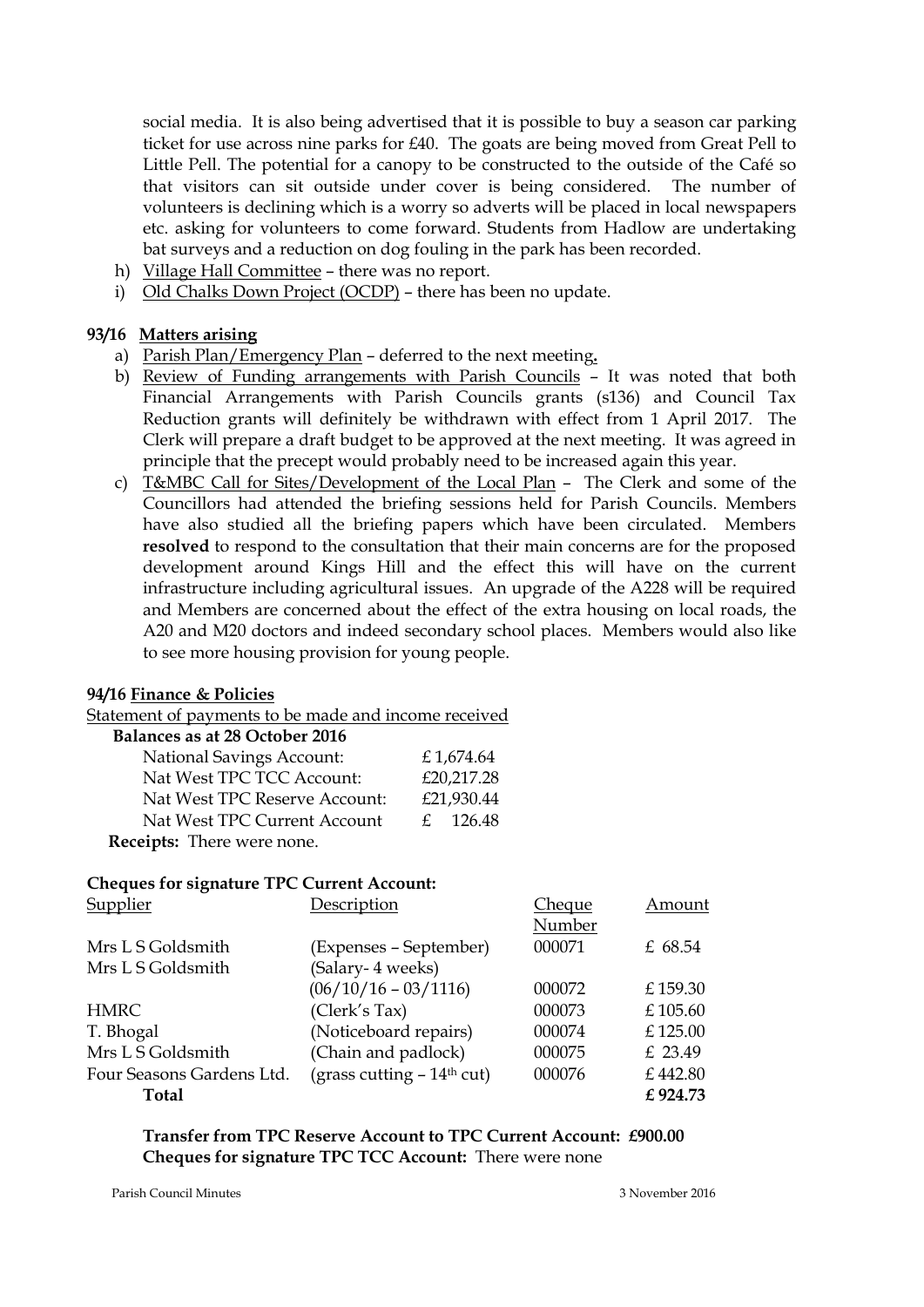- **a)** Cheques for signature: The Chairman proposed that the cheques listed overleaf be signed. Agreed.
- **b)** Precept 2017/18 The Clerk will prepare a draft budget to be approved at the next meeting.
- **c)** Grass Cutting Contract 2017 Members **resolved** to not seek alternative quotes this year for the grass cutting. Members have been very happy with the service provided by the current contract, Four Seasons Gardens Ltd.

# **95/16 Members of public:** There were none

# **96/16 Planning**

a) Applications – none to consider

b) Decisions from T&MBC

1] TM/16/02613/FL – Green Trees, Ford Lane, Trottiscliffe, ME19 5DP

Installation of 1 roof light to North-East and South-West roof slope and 2 roof lights to South-East roof slope. *Approved*

2] 16/01956/FL - Coldrum House, Coldrum Lane Trottiscliffe West Malling Kent

Retrospective: Replacement out door swimming pool with associated terrace, pergola, boiler shed, rag stone boundary wall and landscaping

## c) Other planning matters

1] Whitaker Cottage – unauthorised use as separate dwelling. Enforcement are carrying out further investigations to establish whether a retrospective application is necessary.

2] 16/00268/WORKH – Coldrum House, Coldrum Lane – alleged unauthorised garage Enforcement are trawling through the various plans setting out the history of the site to ascertain whether the building in question has planning permission.

3] 16/00391/WORKH – Malabar, School Lane, Trottiscliffe – regarding alleged unauthorised work not in accordance with TM/16/01234/FL. The Clerk has reported this to enforcement.

4] Prunelle, Church Lane, Trottiscliffe – the Clerk was asked to report that a new access is being constructed which may be in breach of planning control.

# **96/16 Highways, Footways and Footpaths**

1] Taylors Lane/Vigo Hill – KCC have advised that the Order is about to be made and will be programming works to commence thereafter.

2] Electricity supply to the Christmas Tree – the Clerk has obtained a license from KCC to run a cable across the road. DGG kindly offered to assist with fixing the cable to the road. TL had discussed the fixing of the cable with the Highways Steward who has suggested that a sign indicating that there is a ramp at this point may be required.

3] Request for a litter bin in Pinesfield Lane – The Clerk has contacted the National Trust to see if they would be willing to have a litter bin installed in the car park and is waiting for a response.

4] Parish Seminar – 27 October 2016 – TL attended the seminar on behalf of the Parish Council. It seems that KCC are keen to share the burden of the soft landscaping of verges etc. with the Parish Councils.

5] Noticeboards – Members noted that the noticeboard in Pinesfield Lane has been repaired and agreed that the Clerk could arrange for the noticeboard in Taylors Lane to be refurbished.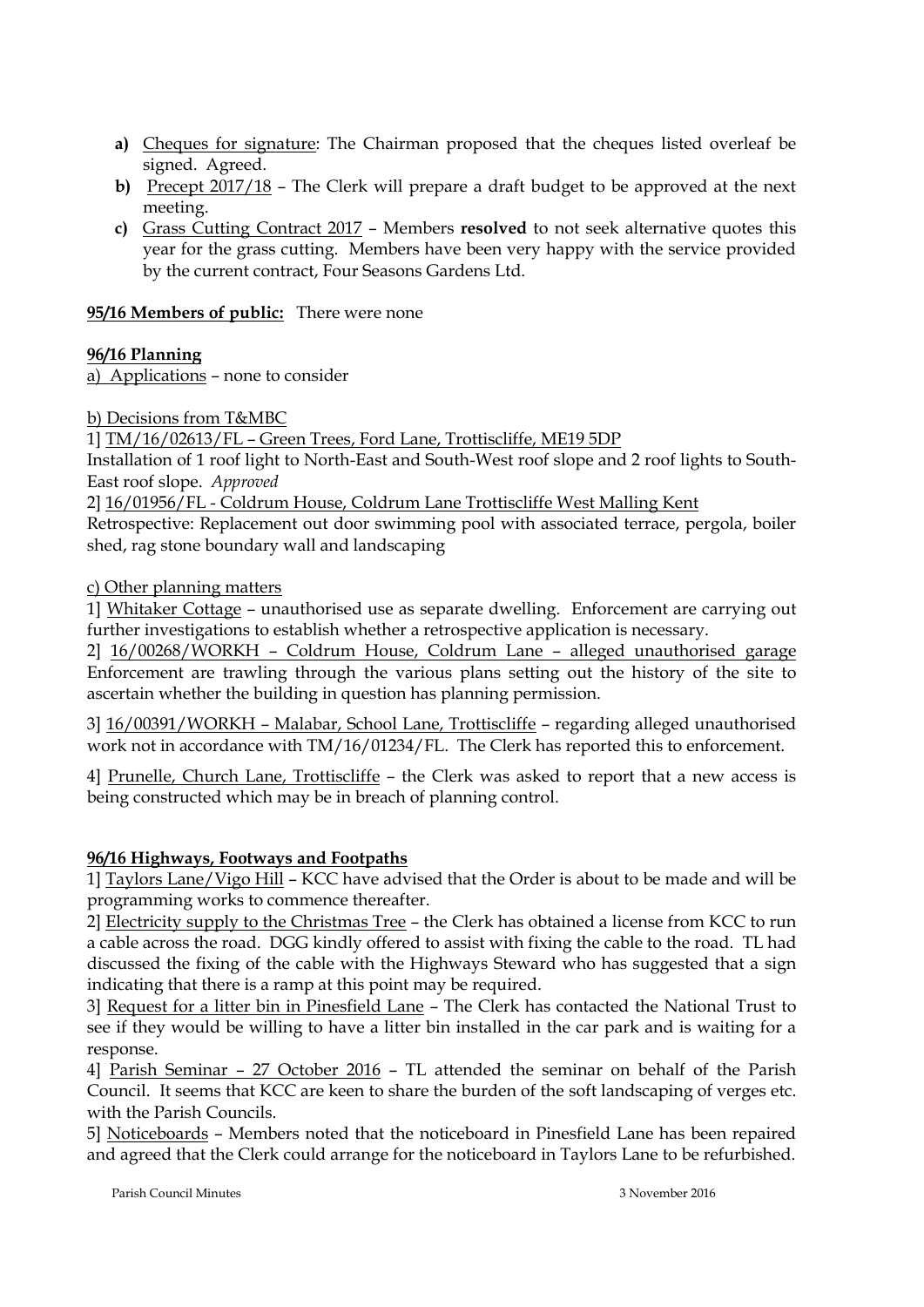6] Reported Faults

i) The Clerk will report that the pavement from Church Road to Bramble Park needs clearing. ii) The Clerk to report pot hole on Vigo Hill

# **97/16] Open Spaces, Recreation Ground and Allotments**

1] Remedial work to the playground – Four Seasons Gardens will be turfing and levelling the areas around the play equipment this month.

2] Allotment boundaries and fencing – Four Seasons Gardens will be installing the chestnut fencing on the boundary with Darren's Meadow this month. The Clerk will advise the neighbouring property of the date. A quote for an additional standpipe is being sought. The Clerk was asked to find out why a large mound of wood chippings and manure has been dumped at the rear of the allotments.

3] Fence between the village hall and west car park – the Clerk was asked to get some quotes to replace this fencing.

## **98/16] Correspondence**

a) For Information

1] Area 2 Planning Committee – 9 November 2016

- 2] Joint Transportation Board 29 November 2016
- 3] Parish Partnership Panel 17 November 2016
- 4] Standards Committee TBC
- 5] KALC Area Committee Meeting 12 January 2017

b) On Circulation

The following correspondence had been circulated:-

1] KALC – Annual Report 2015/16

2] KALC – Notice of 69th AGM – Saturday 19 November 2016

- 3] KALC Draft budget 2017/18
- 4] KALC Strategic Plan 2015-20258
- 5] KALC Constitution

6] Minutes for JPCTCG held on 21 September 2016

7] Tonbridge and Malling Local Plan – presentation slides on 'The Way Forward'

8] KALC – Tonbriddge & Malling Area Committee – minutes of meeting held on 13 October

9] KCC Parish Seminar Autumn 2016 – Agenda

10] Trosley County Park Liaison Group – notes/actions from meeting held on 17 May 2016

11] Trosley County Park Liaison Group – Agenda for meeting held on 11 October 2016

12] Tonbridge & Malling Community Safety Partnership – Newsletter November/December

13] Agenda for Area 2 Planning Committee for meeting to be held on 9 November 2016

14] Clerk & Councils Direct – November 2016

c) Requiring Attention

1] Policing in Kent 2017-2021 – consultation on a Police and Crime Plan – noted.

2] Review of Parliamentary Boundaries – Members would prefer to stay in Tonbridge and

Malling and not be part of a Sevenoaks constituency.

3] Gatwick's response to the Government decision on airport capacity – noted.